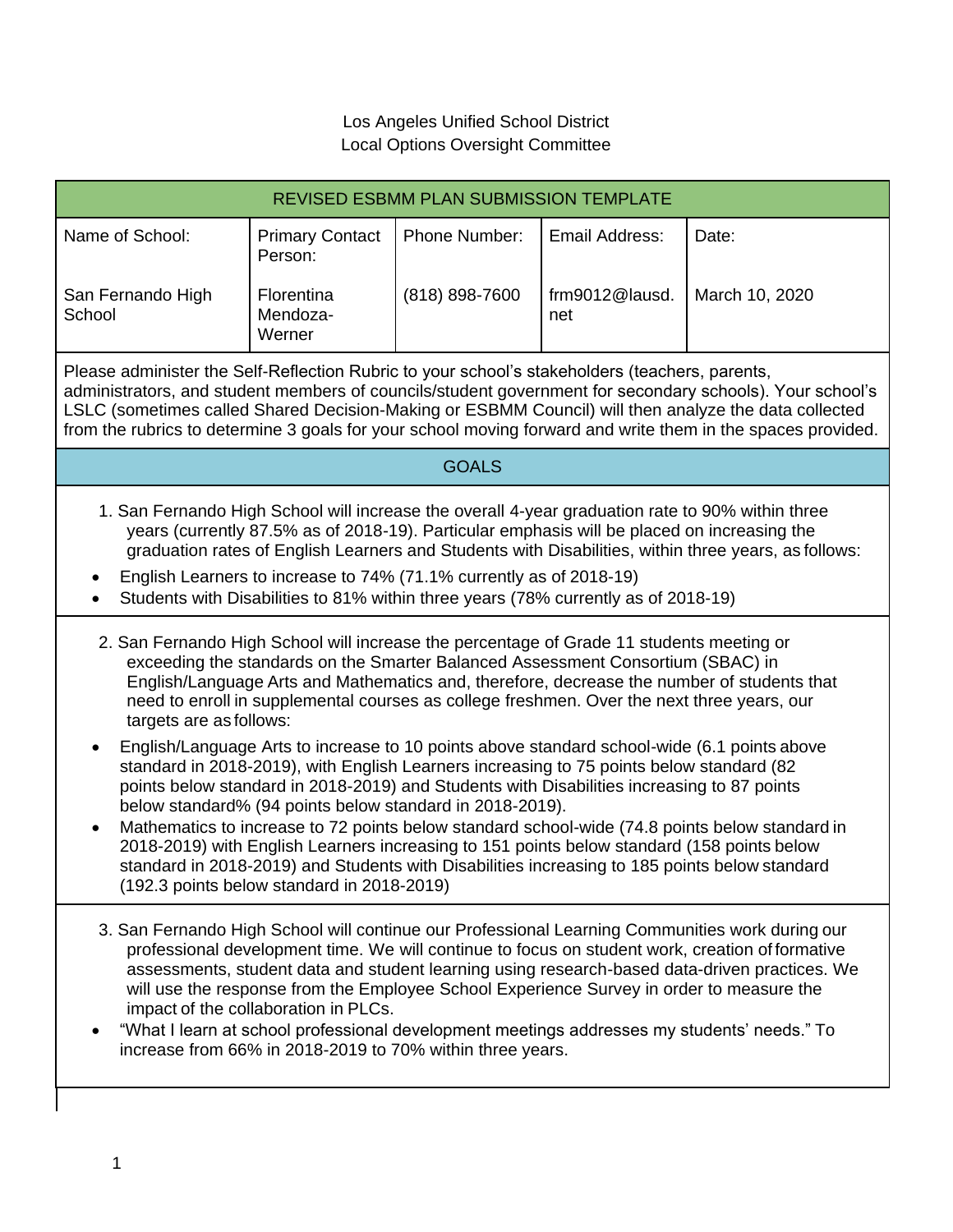1. How does your school plan to use the Staff Selection autonomy? (See ESBMM Manual pp. 9 - 12 for guidance).

San Fernando High School staff selection will be based on student needs. Staff will be selected to support the vision and mission of San Fernando High School. Teachers will maintain their full time UTLA status as UTLA members and San Fernando High School (SFHS) will comply with all applicable collective bargaining agreements. SFHS will be able to select faculty from any candidate eligible throughout LAUSD. Student needs and the school's vision and mission will determine teacher assignments. Department chairpersons and administrators will review teacher assignment requests and will collaborate to determine teaching assignments that are based on student need, the vision and mission of the school, and faculty seniority in a fair and equitable manner. Employees may request a voluntary transfer to another district school effective at the end of any school year.

Staff selection committee composition is as follows—

For classified staff: the principal (or designee), the UTLA Chapter Chair (or designee), the classified union representative (or designee), a parent/community representative and the Study Body President (or designee).

For certificated staff: the principal (or designee), the UTLA Chapter Chair (or designee), a certificated member of the Leadership Council, the Department Chair for the department where the vacancy appears, the classified union representative (or designee), a parent/community representative and the Student Body President (or designee). For an administrative staff member: the principal (or designee), the UTLA Chapter Chair (or designee), two certificated members of the Leadership Council, two Department Chairpersons, the classified union representative (or designee), a parent/community representative, and the Student Body President (or designee).

Teachers who have the requisite credentials and experience in working with EL students will be scheduled to teach EL/LTEL and intervention classes to support proficiency in English.

Teachers will submit a request of the courses they'd like to teach based on their credential, their specific skills and qualifications, in addition to their personal preferences. Our administrative team will review the requests, will collaborate with the department chairpersons and will meet with teachers to share options based on student needs and limitations of the master schedule.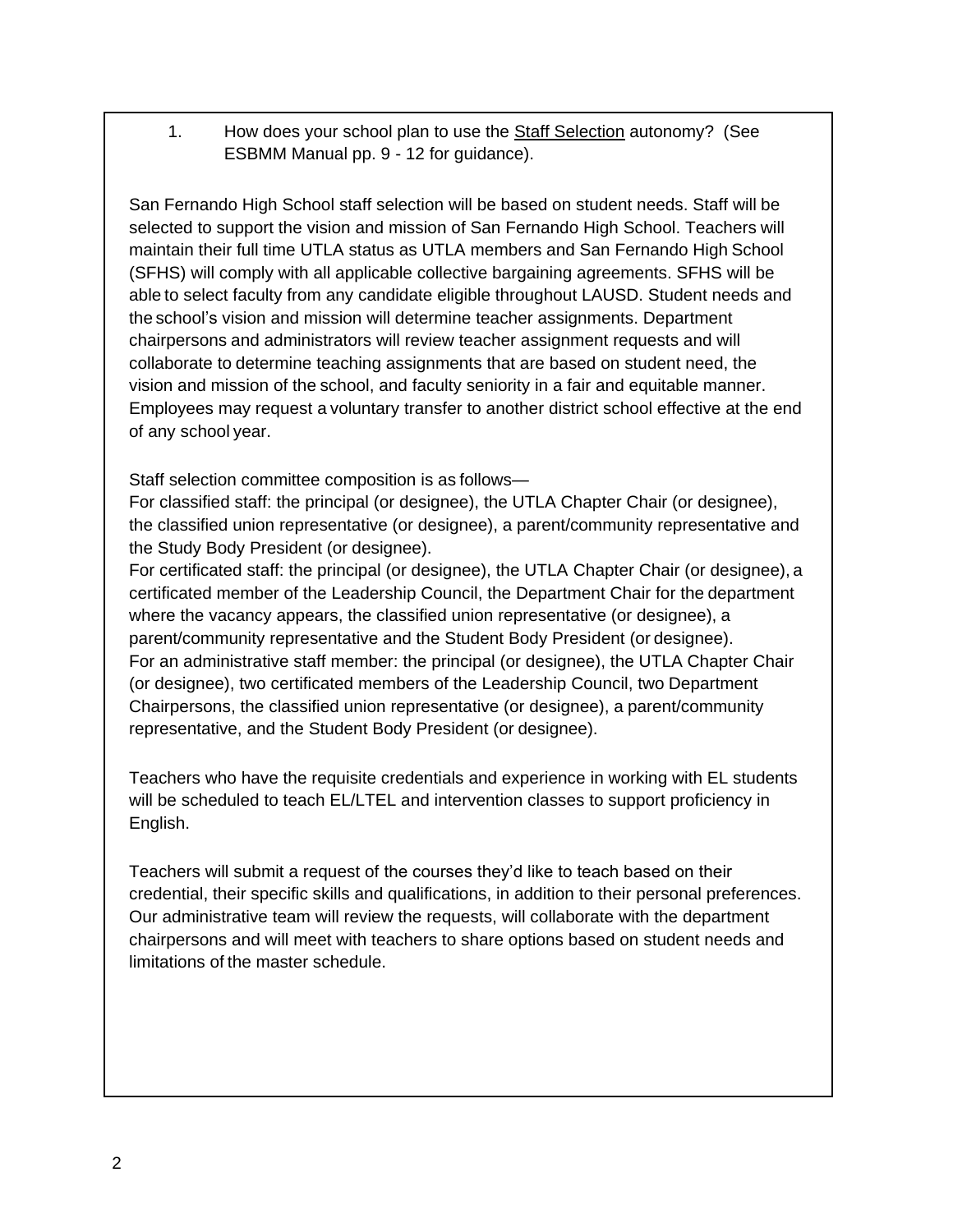2. How does your school plan to use the Budget autonomy? (See ESBMM Manual pp. 12 - 16 for guidance).

Stakeholders will be surveyed annually to provide input on budget needs and priorities. After Categorical budgets are approved by the SSC, the principal will provide an informative on school budgets to ensure a budget process in which administration works collaboratively and transparently with all stakeholders.

3. How does your school plan to use the Curriculum and Assessment autonomy? (See ESBMM Manual pp. 16 - 23 for guidance).

Curriculum and assessment autonomies will be exercised by course-specific and departmental Professional Learning Communities (PLCs) comprised of classroom teachers. PLCs will collaborate on developing and/or refining curricular maps that identify key standards, sequencing of course content, strategic use of curricular resources, and the use of instructional strategies that support the school's three school-wide foci: Writing across the curriculum; Academic discourse; and Cooperative learning. Teachers will continue to engage in peer classroom observations in support of the school-wide focus areas.

Writing across the curriculum is characterized by common vocabulary and approaches to written expression in all subject areas. Students will practice short (paragraph) and longer (essay) writing assignments that require them to draw evidence from (multiple) texts to support analysis, reflection, and research in order to demonstrate understanding of the subject under investigation.

Academic discourse will be embedded in all lessons and disciplines with a focus on students using academic vocabulary in their questions and conversations with their peers.

We aspire to facilitate positive interdependence and active student engagement through the use of a variety of frameworks for structuring small group collaboration such as Kagan Cooperative Learning.

San Fernando High School will also continue to develop and expand curricula and instruction that promotes Project-based learning through CTE courses (i.e. Art Gallery).

San Fernando High School has expanded multiple pathways to college and career readiness. We will continue be initiate curriculum in designated career pathways, and have expanded student access to Advanced Placement (AP) courses and dual (college credit) enrollment opportunities to support students while they are in high school.

San Fernando High School implemented a dual language program (in Spanish), which started in 2019-2020, to support our feeder middle schools. This program will provide consistency for students in their K-12 experience.

For assessment, PLCs will collaborate in the development of common formative assessments as well as student work samples created and agreed upon by PLCs/departments. Common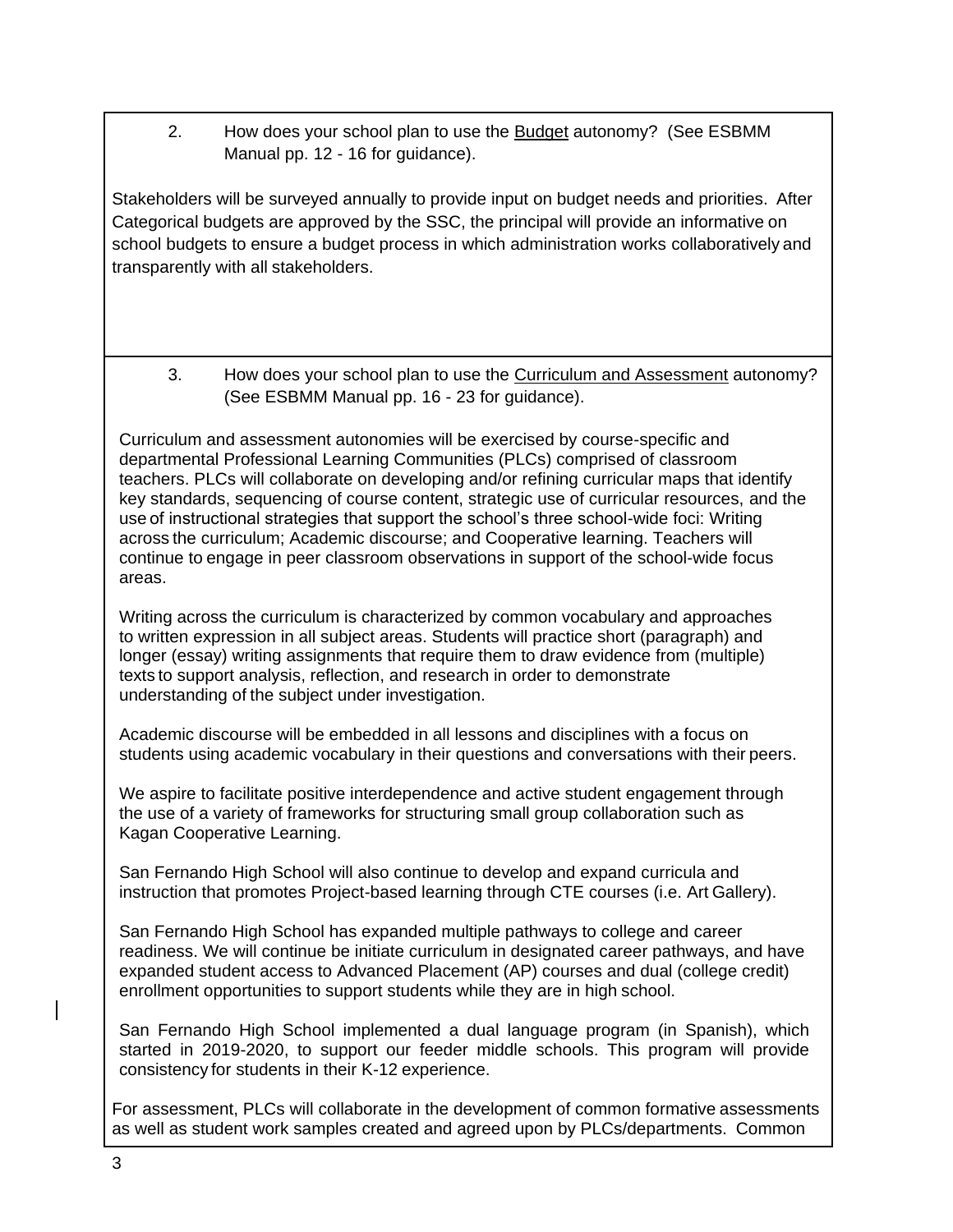formative assessments and student work samples will assess learning throughout the schoolyear in ways that truly inform instructional practice and provide the basis for descriptive feedback to students in relation to PLC developed learning targets and state academic PLCs/departments. Common formative assessments and student work samples will assess learning throughout the school-year in ways that truly inform instructional practice and provide the basis for descriptive feedback to students in relation to PLC developed learning targets and state academic standards.

Our English, math, science and social studies departments will implement the LAUSD interim assessments. Freshmen and sophomores will take two English IABs and two math IASBs a year. Juniors will take four English IABs in the Fall and five English IABs in the Spring. Juniors will take four math IABs a year. These interim assessments are aligned with the Smarter Balanced Assessment Consortium (SBAC) and California Science Test. Where possible, testing formats will mimic or mirror the manner in which Statewide exams assess the CCSS and NGSS claims and targets.

San Fernando High School will also develop school-wide writing rubrics, drawing on examples from Smarter Balanced and CCSS, to provide specific and consistent feedback to students aimed at improving writing proficiency.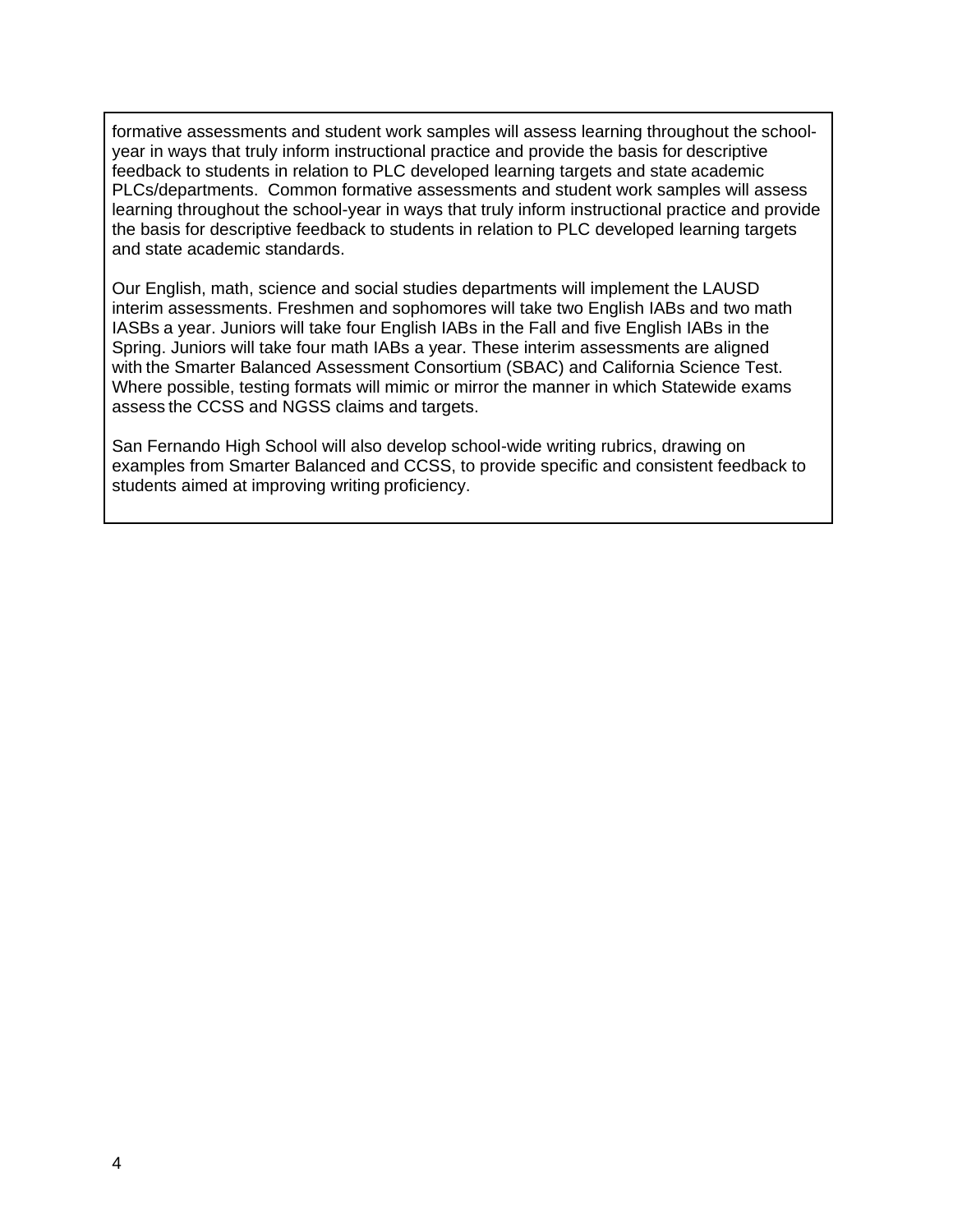4. How does your school plan to use the Professional Development autonomy? (See ESBMM Manual pp. 24 - 25 for guidance).

Professional Learning Communities (PLC) embedded professional development and teacher collaboration will focus on developing and/or refining curricular maps that identify key standards, sequencing of course content, strategic use of curricular resources, common formative assessments (including interim assessments) of student learning, and the use of instructional strategies that support the school's three school-wide foci: Writing Across the Curriculum; Academic Discourse; and Cooperative Learning.

Teachers will engage in classroom observations and student work analysis to investigate their own teaching practice and learn from peers through collaboration and observations of classroom instruction. Grade-level or content team captains for each PLC will share progress and priorities with department chairpersons, who will then share with administration and Instructional Leadership Team to support accountability.

CSUN will assist San Fernando High School by providing support and co-facilitation during larger group professional development sessions, emphasizing the three school-wide instructional priorities identified above. This professional development will be scheduled with San Fernando High School and may include compensated time for teachers to participate outside of the regular school day/year. In addition, CSUN staff may serve as coaches and subject matter resources to smaller teacher groups (e.g., individual PLCs, departments, or interdisciplinary groupings) during the regular school day/year on faculty generated topics of interest, as well as culturally relevant pedagogy and differentiated instructional support for English Learners and Students with Disabilities.

We routinely survey faculty as to how PD impacts student learning on PD evaluation forms.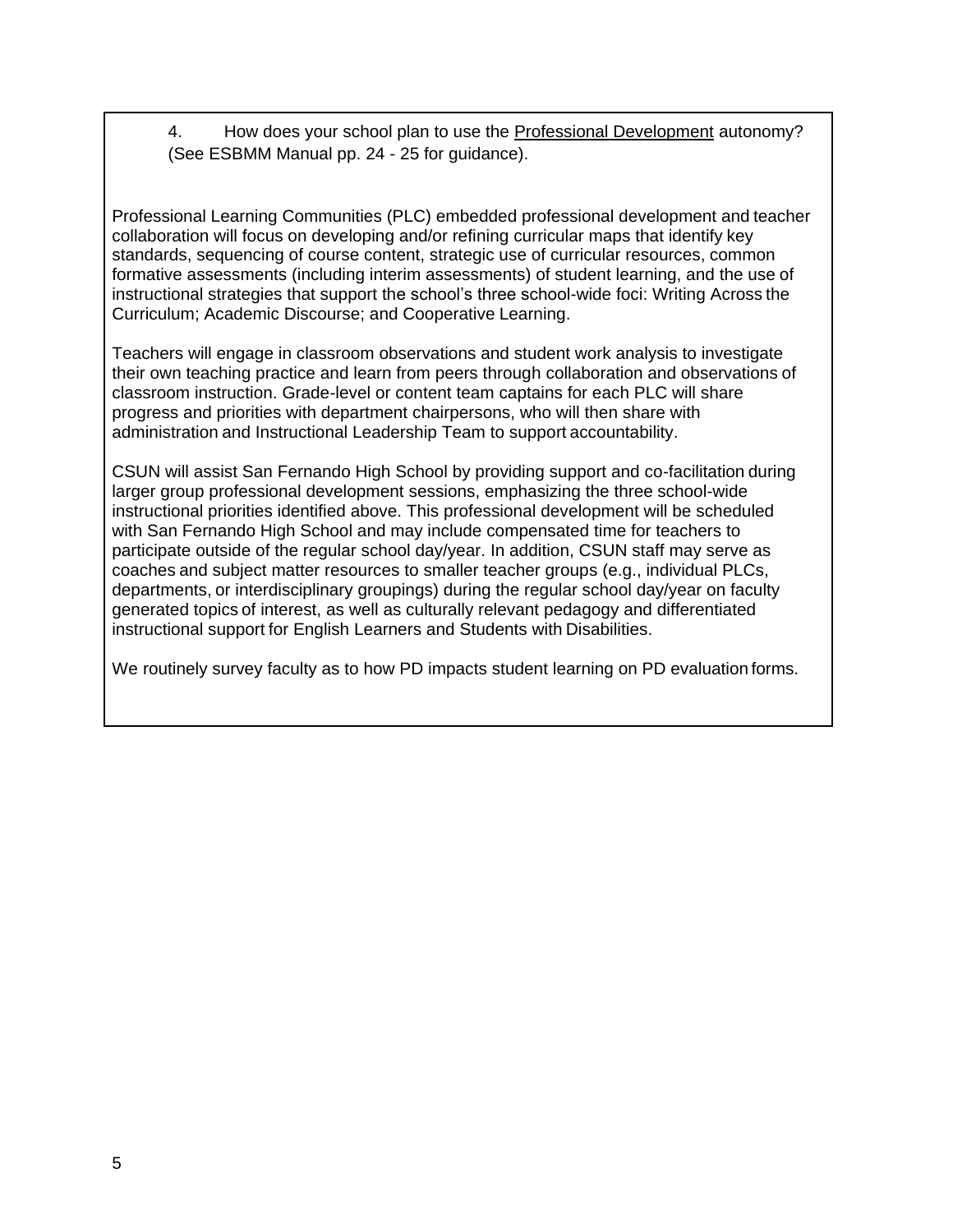5. How does your school plan to use the School Schedules autonomy? (See ESBMM Manual p. 25 for guidance).

We will continue to use the yearly waiver process of stakeholder voting to approve weekly (every Tuesday) professional development organized as course-specific and subject-area Professional Learning Communities (PLCs). For years, San Fernando High School staff has met for Professional Development every Tuesday throughout the school year (approximately 36 PDs every school-year). Weekly PDs have resulted in academic improvement, as evidenced by graduation rate, Reading Inventory results, student grades, formative assessment results and most recently, by SBAC results.

We will have the following academies/programs during the 2020-2021 school-year: Law Academy, Police Academy, Health Occupations Career Academy, Puente program and Math/Science Technology magnet program. Each academy/program will be supported by a lead teacher and students within a specific academy/program will have a common counselor. We will continue our Humanitas Futures Academy in order to provide our freshmen with additional support. We will have a designated  $9<sup>th</sup>$  grade counselor.

We will fully incorporate 8 CTE pathways during the 2020-2021 school-year—Information and Communication Technology (ICT); Engineering and Architecture (EAA); Transportation (T); Arts, Media and Entertainment (AME)—Arts, Media and Entertainment; Arts, Media and Entertainment (AME)—Performing Arts; Building and Construction Trades (BCT); Hospitality, Tourism and Recreation (HTR); Health Science and Hospitality (HSMT).

Over the past several years we have examined the benefits and detriments of/in revising the established daily school bell schedule. We focused on the opportunities for enrichment, credit recovery, and length of periods. Our impetus for doing so is on an ongoing reflection in determining how we can best meet student needs. Currently, we follow the traditional six period day. However, we reserve the autonomy to change the daily bell schedule now and in the future to best fit the needs of our students (e.g. 4x4 bell schedule, which we have not implemented). We also reserve the autonomy to implement our weekly Tuesday PDs in the morning, as opposed to afterschool, as is our current practice. In case we opt to implement our Tuesday PDs in the morning, the start time of period 1, on Tuesdays, would be after 9am. We also reserve the autonomy to start the school day (to meet the learning needs of our students), later than our current 8:00am start time.

San Fernando will ensure to meet the daily and annual instructional minutes, as mandated by state and district requirements